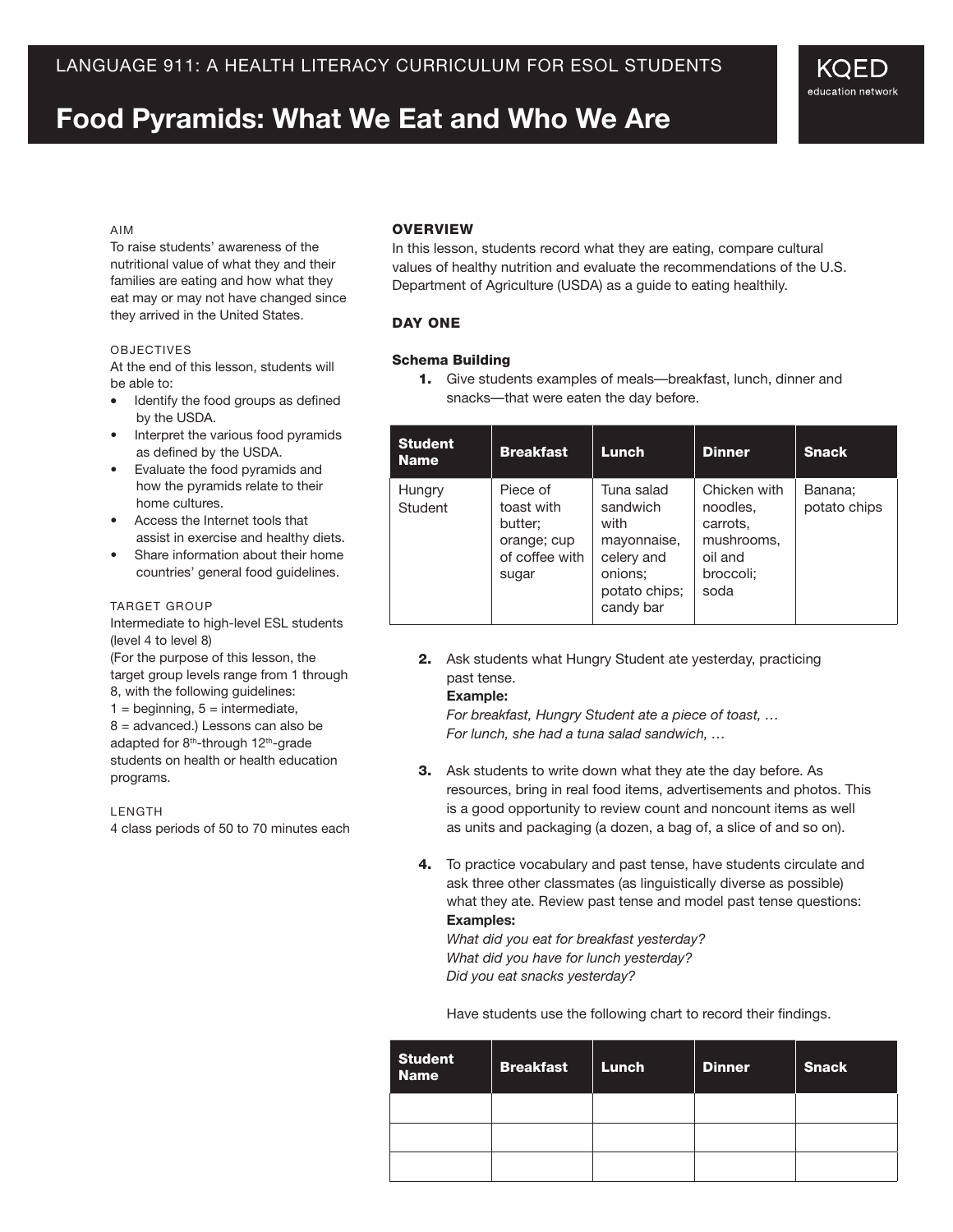**MATERIALS** Food pyramids www.MyPyramid.gov

*The Jungle Effect: A Doctor Discovers the Healthiest Diets From Around the World — Why They Work and How to Bring Them Home,* Dr. Daphne Miller, HarperCollins (2008) *www.drdaphne.com/thejungleeffect/ index.php*

*Unnatural Causes: Is Inequality Making Us Sick?* www.unnaturalcauses.org, Episode 3: "Becoming American" (video excerpt can be streamed at *www.unnaturalcauses.org/video\_clips\_ detail.php?res\_id=215)*

- 5. Give students a copy of the latest USDA Food Pyramid. This food pyramid changes often. This is the latest version from 2005. The approximate percentages of food in each category are listed below the pyramid.
- 6. Review the different categories of food (grains, vegetables, fruits, oils, milk/dairy, meat/beans), eliciting examples of each. If you have access to a computer, go to www.mypyramid.gov/pyramid/index. html to show lists of food from each category.

#### Food Pyramid's New Dimensions



30% 22% 15% 2% 21% 10% From *www.mypyramid.gov/pyramid/index.html*

7. Have the students sit in groups of four and look at their menus from the prior day.

| <b>Grains</b> | Vegetables | $ $ Fruits | <b>Oils</b> | <b>Milk/Dairy</b> | Meat/Beans |
|---------------|------------|------------|-------------|-------------------|------------|
|               |            |            |             |                   |            |
|               |            |            |             |                   |            |
|               |            |            |             |                   |            |
|               |            |            |             |                   |            |
|               |            |            |             |                   |            |

- 8. Alternatively, each student can write what he or she ate on slips of colored paper and put them into piles under the appropriate heading.
- **9.** Have students try to figure out approximate percentages for each category of food they ate.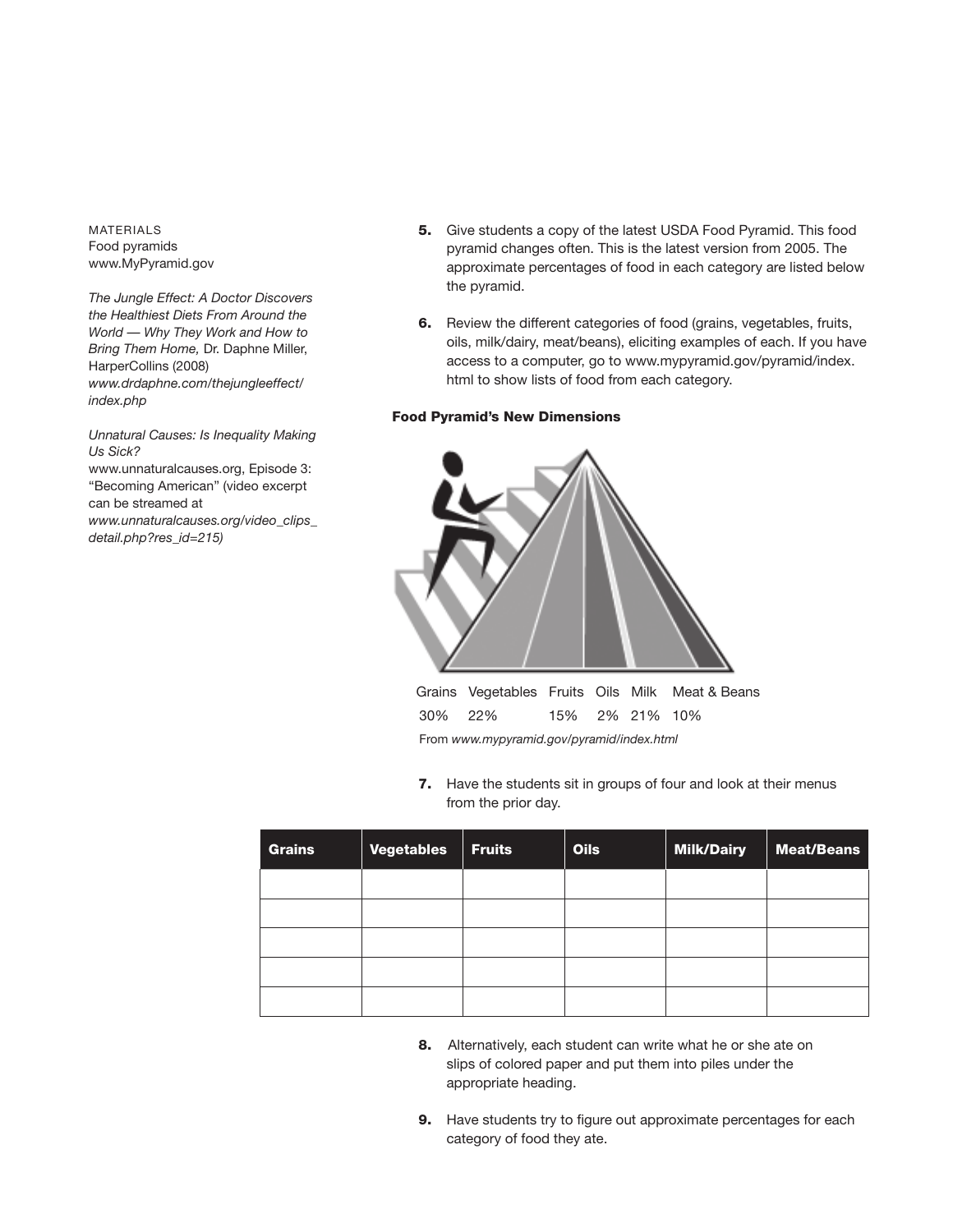## Day Two

- 1. As a class, discuss whether you think the food pyramid offers a healthy diet. This should not be a simple yes or no.
	- Elicit disagreement and honest discussion.
	- Discuss financial limitations.
	- Compare and contrast students' different views about what constitutes a healthy diet.
	- Compare cultural differences and assumptions.
- 2. Ask students to work in small groups and choose a different food pyramid model from the selection provided by Google images at *http:// images.google.com/images?hl=en&q=food+pyramids&btnG=Search +Images&gbv=2*. Students can choose the Asian food pyramid, the Traditional Chinese Medicine pyramid, the Latin American pyramid or the Okinawa (Japanese) pyramid and take notes on the key features of the model they are examining.
- 3. Ask each group to share its findings. Then as a class discuss the following questions.
	- How are these models similar? How are they different?
	- Why are there so many differences?
	- Do we know anything about the health of these regions and if this is related to the foods people eat?
	- Are food habits changing around the world, away from traditional diets? If so, why?



Sample Asian model From *www.dietbites.com/Pyramid-Diet/asian-pyramid.gif*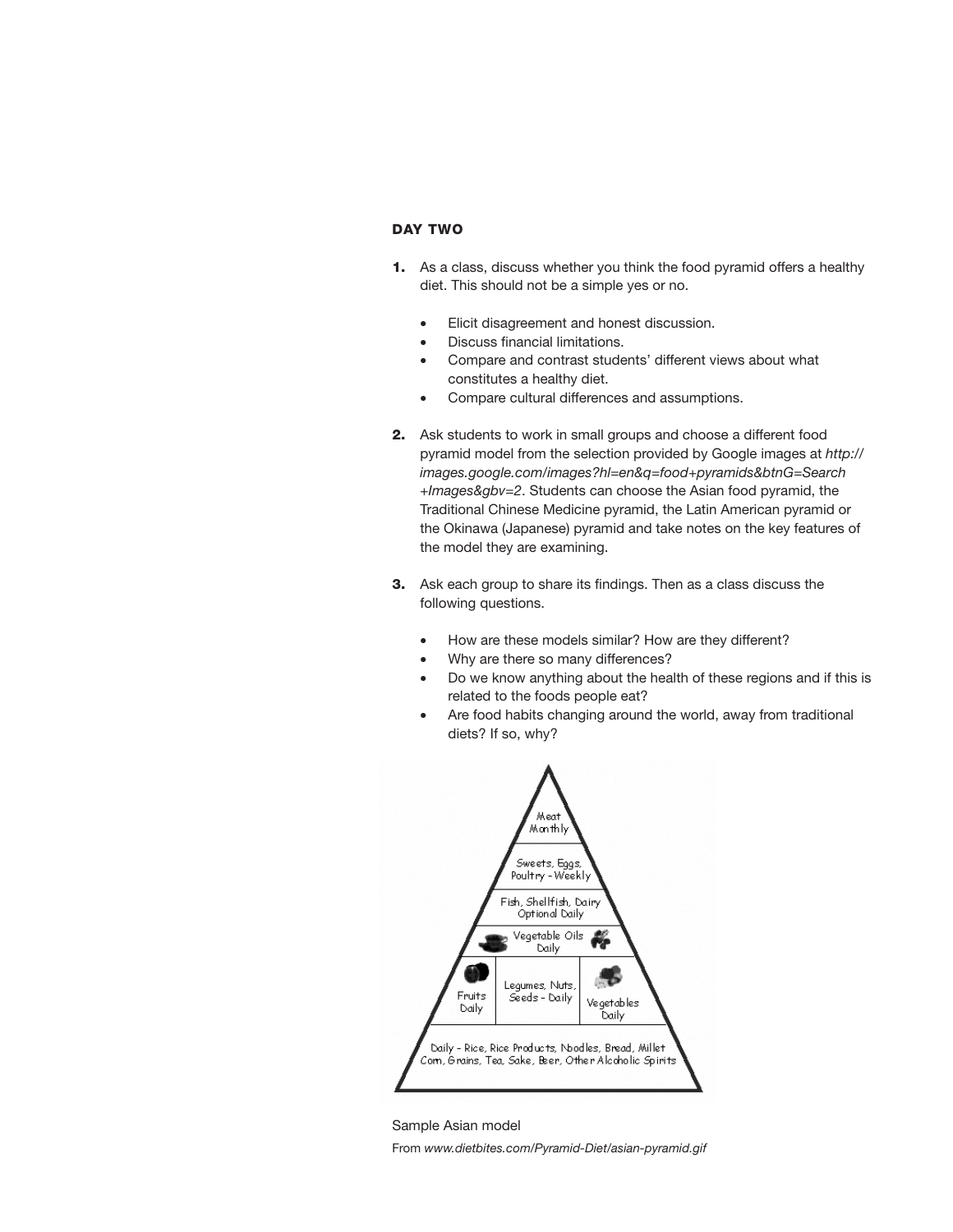# Day Three

1. Pass out the following from an interview with Dr. Daphne Miller, published in her book *The Jungle Effect: A Doctor Discovers the Healthiest Diets From Around the World — Why They Work and How to Bring Them Home*. The book and the website are great sources of information on this topic.

*www.drdaphne.com/thejungleeffect/index.php*

The full interview is available at *www.gourmet.com/foodpolitics/2008/05/jungleeffect\_QA*

#### **Christy Harrison Talks with Dr. Miller**

- CH: *Your chapter about diabetes was really interesting …. Your patient had tried the low-carb regime without any success, and he decided that he'd be better off just eating what his Mexican grandmother ate, because she was healthy—so he starts eating these massive burritos every day, from a taqueria in San Francisco.*
- DM: *Yes, for me probably one of the most profound moments was when I was in Copper Canyon, Mexico, and I bought burritos there and compared them to what we call a burrito in San Francisco. You can barely call it the same animal. But that happens everywhere. Look at Chinese food versus Chinese American food. The first time I ate authentic Chinese food I just couldn't even believe it, because Chinese American food is this sickly sweet, white-flour stuff with the occasional vegetable and chunks of deep fried meat—this is what we think of as Chinese food*.
- 2. Elicit opinions of how Mexican, Chinese, Japanese, Russian, Thai and other ethnic foods in the United States compare with the traditional foods in the country of origin.

In multicultural groups, have students compare their traditional meals with how those meals are prepared in local restaurants.

# 3. Watch the clip from *Unnatural Causes***, Episode 3: "Becoming American."**

According to the web site's introduction to the video excerpt, "[r]ecent Latino immigrants are healthier than the average American, despite being generally poorer. Researchers believe that some aspects of immigrant communities may protect health. But for Latinos, the longer they are here, the worse their health becomes. Why?"

The video excerpt can be streamed at *www.unnaturalcauses.org/video\_clips\_detail.php?res\_id=215*